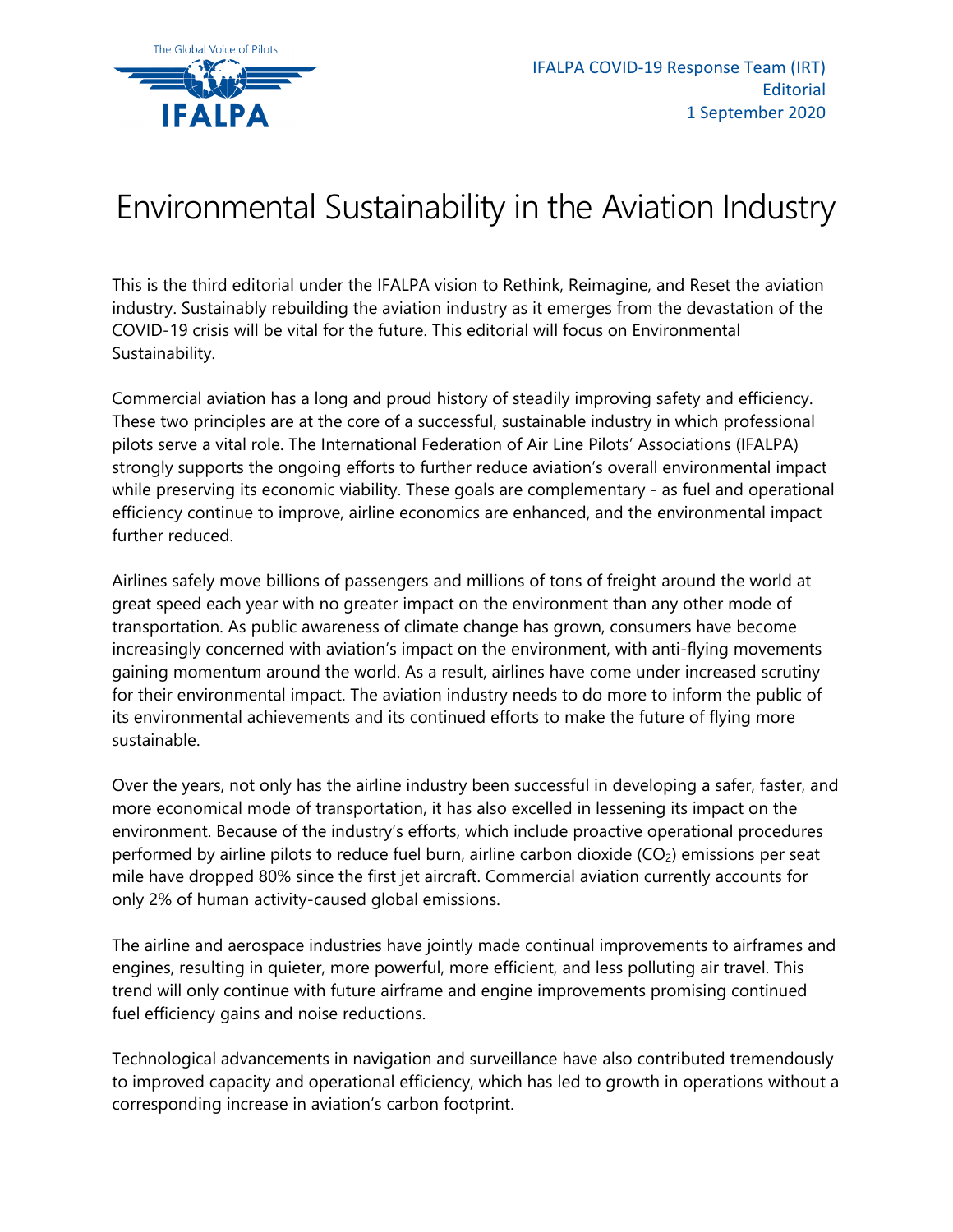Aviation and the airline industry also provide significant economic and social benefits around the globe, whether directly or indirectly. According to the Air Transport Action Group (ATAG), the global commercial aviation industry makes up about 3.6% of the world's GDP, contributes significantly to national economies, and perhaps even more importantly, is a vital link in supply chains.

Airlines have voluntarily adopted numerous programs to reduce their environmental impacts including tree-planting programs, new electric-powered tugs to reduce fuel consumption by aircraft and ground vehicles while taxiing, aircraft operating procedures which reduce fuel consumption, and many more. According to the International Air Transport Association (IATA), the industry has achieved a 50% reduction in carbon emissions per passenger since 1990 and fuel efficiency has increased 2.3% each year since 2009.

Alternative fuels have a significant advantage as they can reduce  $CO<sub>2</sub>$  emissions and do not require many adjustments in the supply chain and operation. IFALPA supports the initiatives nationally and globally to certify new conversion processes and feedstocks. It is recognized that huge investments are needed to increase the volume from 0.2%, currently used in international aviation.

In 2016, the International Civil Aviation Organization (ICAO) created a global market-based measures (GMBM) scheme in the form of the Carbon Offsetting and Reduction Scheme for International Aviation (CORSIA) which will help achieve carbon-neutral growth from 2020. IFALPA supports CORSIA as a means of standardizing and centralizing market-based measures in lieu of each ICAO State developing their own market-based measures in a patchwork fashion across the world.

Is there more work to be done to reduce aircraft emissions? Of course. The aviation industry acknowledges this and is working with governments and other stakeholders to map out future strategies and alternative solutions for further reduction of GHG emissions. The solutions include measures to increase the average aircraft fuel efficiency each year by 1.5%, cap net aviation  $CO<sub>2</sub>$ emissions starting this year, and reduce net aviation emissions by 50% by 2050, as compared to 2005 levels. Within ICAO, even more stringent global goals are being formulated.

Airline pilots are proud to be part of an industry that drives a truly global economy and enables anyone to do business and connect in any corner of the globe, an impossibility just a few decades ago. The industry is poised to make further strides in reducing emissions.

The best way to achieve the desired results is the same way such significant advances have been made thus far, through investments in increasingly advanced technology, alternative fuels, and enhanced operational procedures. The net result will be an even safer, more efficient, and environmentally sustainable industry where airline pilots are proud to safely transport travelers to their destinations and deliver high-value cargo around the world.